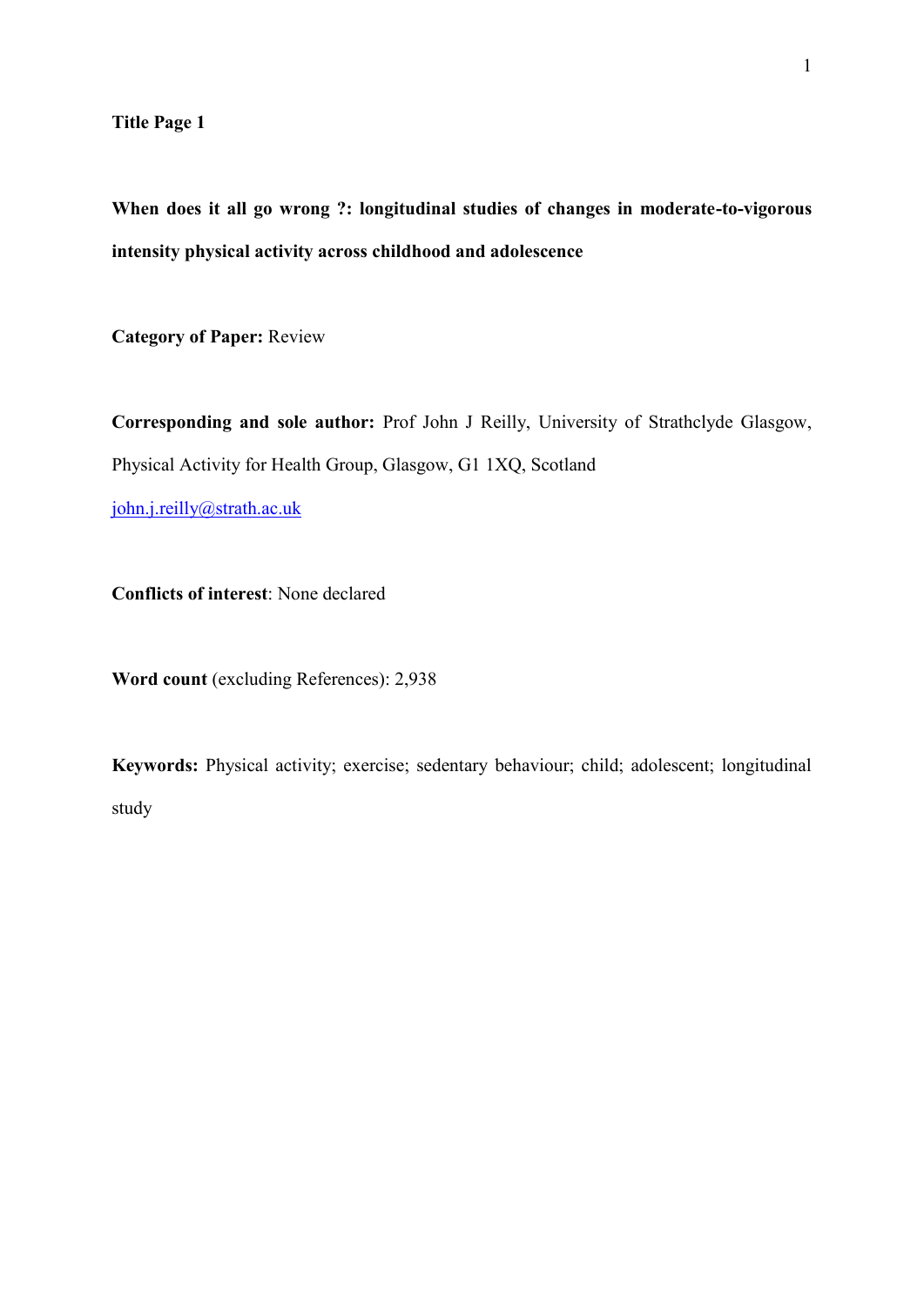**Title Page 2**

**When does it all go wrong ? : longitudinal studies of changes in moderate-to-vigorous intensity physical activity across childhood and adolescence**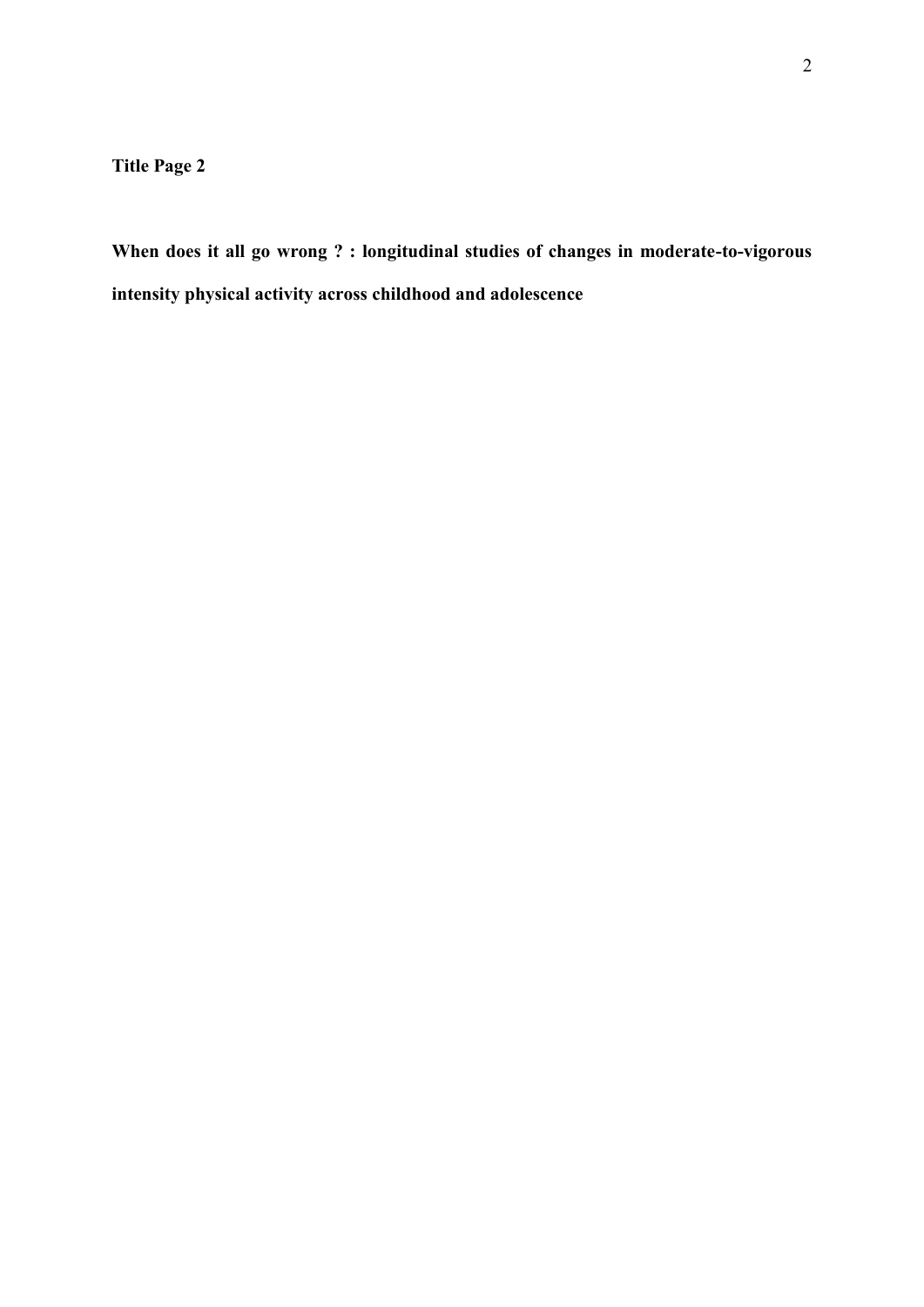#### **Abstract**

There is a widespread belief that moderate-vigorous intensity physical activity (MVPA) declines markedly in adolescence, particularly in girls. This belief has led to substantial research and policy effort aimed at reducing the perceived adolescent decline in MVPA. The main aim of this review is to examine belief in the adolescent decline in MVPA critically, by considering evidence from studies with objective measures of physical activity, systematic reviews of longitudinal studies, insights from recent longitudinal studies, and evidence from the International Children's Accelerometry Database (ICAD). Existing systematic review evidence, four recent longitudinal studies from England, and ICAD data, all fail to support the hypothesis that MVPA declines particularly markedly during adolescence, or that an MVPA decline begins at adolescence, or that adolescent declines in MVPA are greater in girls than boys. Systematic reviews, longitudinal studies, and ICAD data in fact suggest that MVPA begins to decline, and sedentary behaviour begins to increase, from around the age of school entry. Recent longitudinal studies also suggest that increasing sedentary behaviour during adolescence displaces light intensity physical activity. An emerging body of evidence from longitudinal studies which use trajectory analysis is providing important new insights on marked between-individual differences in the trajectories of MVPA across childhood and adolescence. While gaps in the evidence remain, particularly from low-middle income countries, and additional longitudinal studies are required, the present review suggests that efforts to promote and /or maintain MVPA should begin well before adolescence.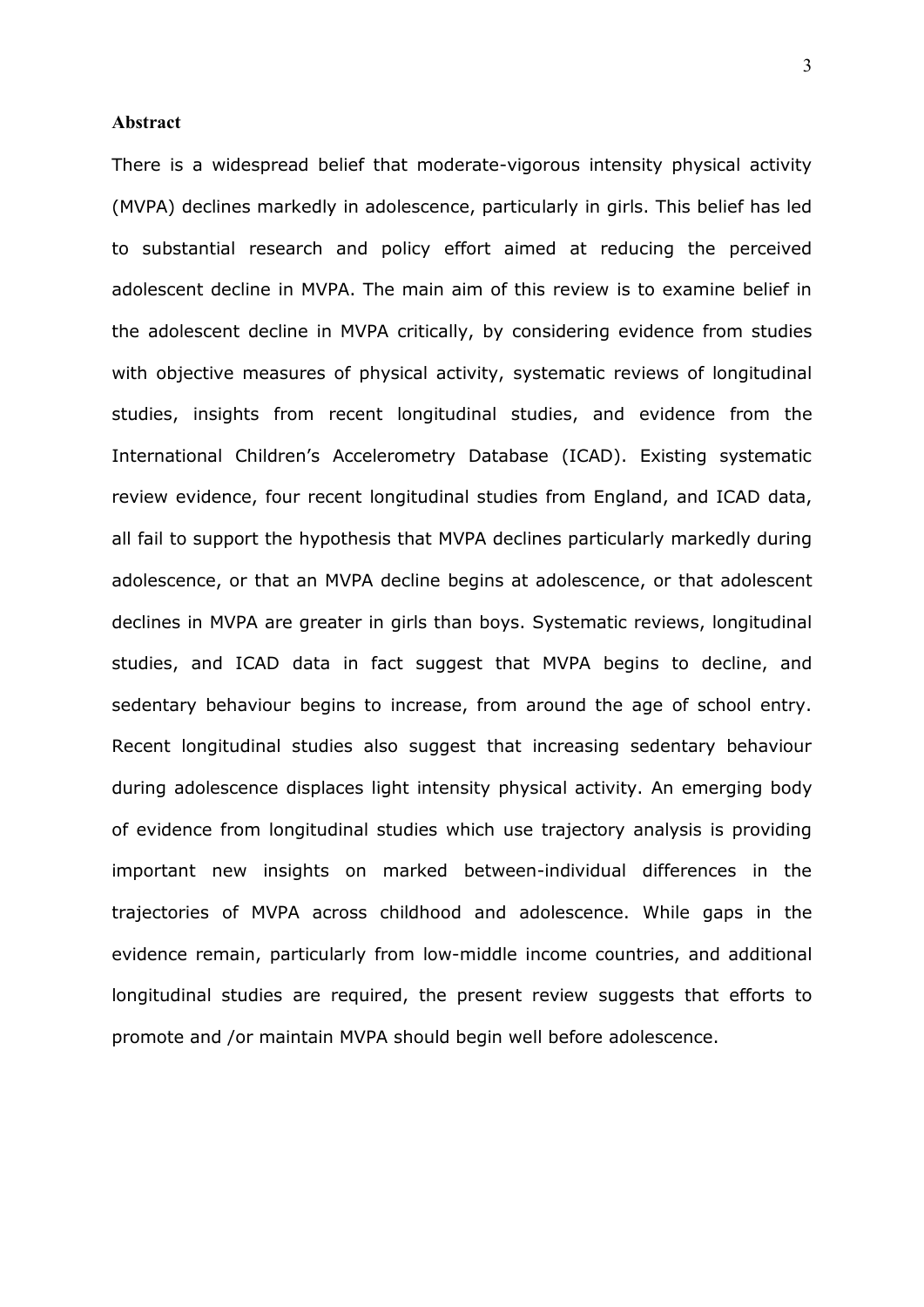#### **Introduction**

There is now a substantial amount of evidence, reviewed systematically and appraised critically, that physical activity influences health during childhood and adolescence.<sup>1,2</sup> Moreover, higher moderate-vigorous intensity physical activity (MVPA) during childhood and adolescence has benefits beyond health. For example, recent evidence suggests that higher habitual MVPA can produce meaningful improvements in academic attainment in childhood and adolescence. 3-5

Physical activity recommendations for school-age children and adolescents are evidence based, and harmonised internationally **(Table 1).** The recommendation in relation to a minimum of 60 minutes of MVPA daily has received most attention, and is the focus of child and adolescent public health surveillance of physical activity. The other two physical activity recommendations are for vigorous intensity physical activity (VPA), and for activities to 'promote muscle and bone health and flexibility' **(Table 1)**. These latter recommendations are important, but have generally received less attention (e.g. in research, and in public health surveillance) than the recommendation for MVPA. Internationally, levels of MVPA among adolescents are typically much lower than recommended: as few as 20% of 13-15 year-olds globally appear to meet the MVPA recommendation. <sup>6</sup> Levels of adherence to the recommendations in relation to VPA, and activities to promote muscle and bone health and flexibility, are less well known because of the lack of surveillance of these behaviours<sup>7,8</sup>.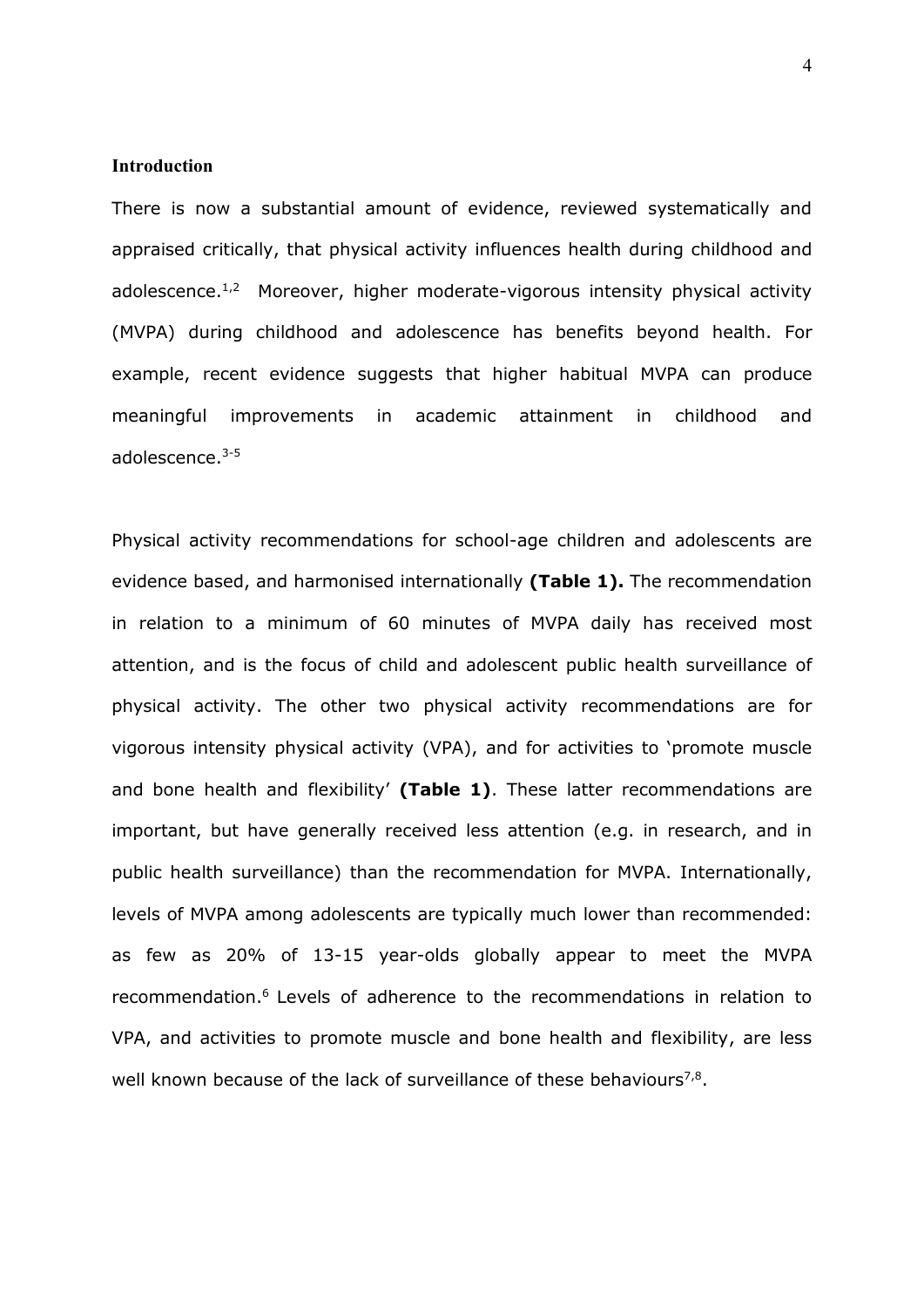It is generally accepted that there is a marked decline in MVPA during adolescence, and the decline is usually believed to be much more marked in girls than boys. In the UK for example, much policy and research effort has been based on the concept that MVPA declines dramatically during adolescence, with the concept that adolescents, particularly adolescent girls, are a 'high-risk' group for low MVPA.<sup>9-11</sup> Globally, international surveillance programmes for MVPA also focus on adolescents. <sup>6</sup> There has been a tendency among researchers and policymakers in physical activity and health to assume that levels of MVPA among children are relatively high, or at least adequate, and that low MVPA is a problem which emerges in adolescence $9-11$ .

The view that MVPAdeclines dramatically during adolescence has been extremely influential and is very well-established, but it is worth considering how evidencebased the belief is. The present study, a review of objectively measured evidence, aims to: (1) critique the belief that declines in MVPA begin in adolescence, (2) consider very recent evidence from longitudinal studies on the existence and extent of MVPA declines during adolescence (3) suggest new approaches to understanding the timing and magnitude of changes in MVPA across childhood and adolescence.

#### **Methods**

The present study is a critique based on objectively-measured physical activity evidence derived from: recent systematic reviews of longitudinal studies of changes in MVPA and sedentary behaviour; a synthesis of longitudinal studies published after the most recent systematic reviews; a consideration of insights from the 'International Children's Accelerometry Database' (ICAD).<sup>12</sup>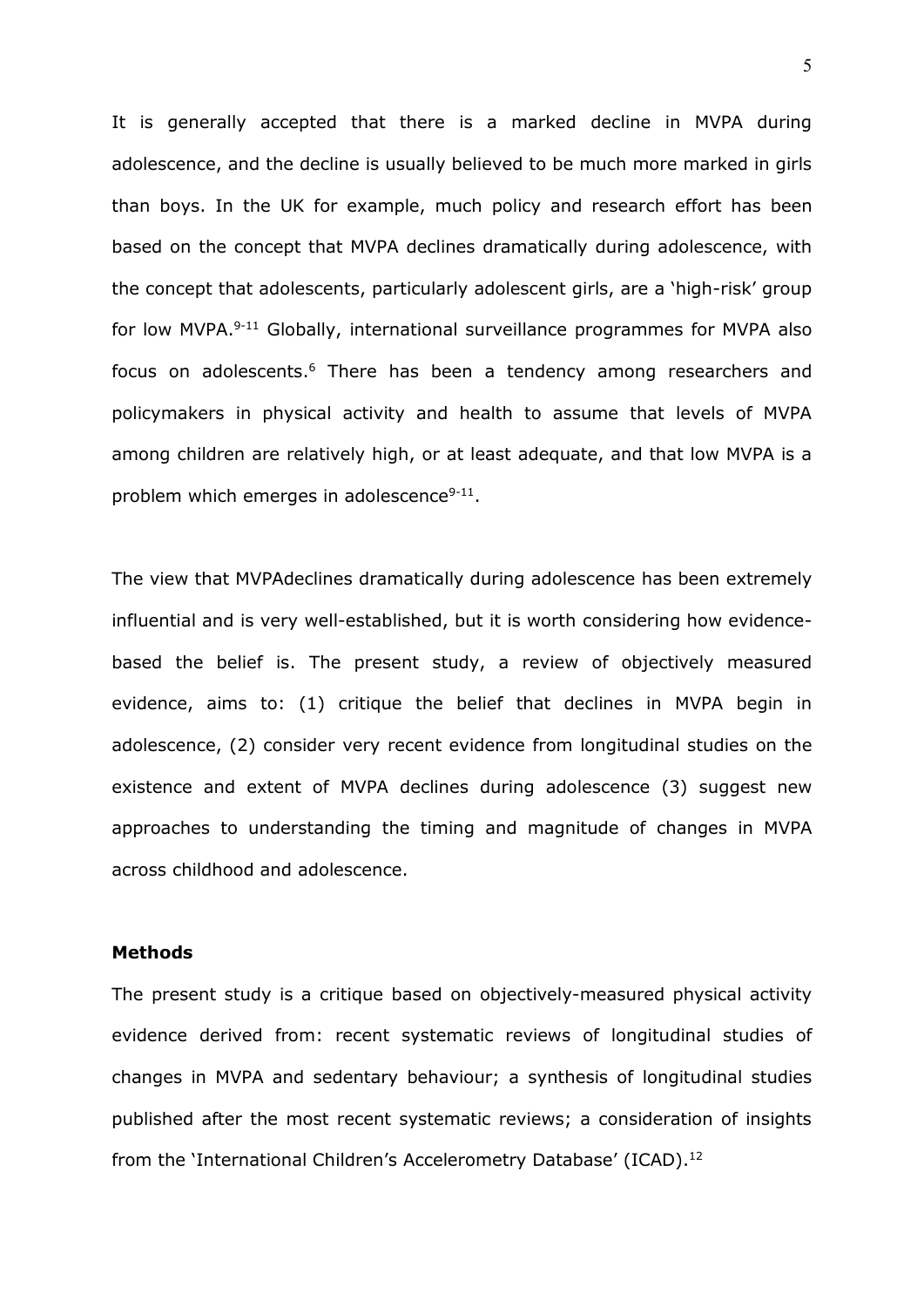## **Results**

#### **Systematic review evidence on declines in MVPA during adolescence**

The most recent systematic review of declines in physical activity (not specifically MVPA) during adolescence was carried out by Dumith et al.<sup>13</sup> Dumith et al has been highly cited as evidence that MVPA declines during adolescence, and reviewed 26 eligible longitudinal studies (with at least two measures of physical activity). Of the eligible studies, 22/26 were based on questionnaire measures of change, three which used pedometers, and only two were based on accelerometry. Most (16/26) of the eligible studies were from the USA, most (16/26) completed data collection before the year 2000, and the representativeness (or otherwise) of the samples in the eligible studies was usually unclear. 13

While the systematic review by Dumith et  $al<sup>13</sup>$  is a very useful and thorough summary of the evidence base in the area, numerous substantial limitations in the evidence base should be noted. First, the small number of accelerometer studies means that there was in fact almost no longitudinal evidence on the magnitude of declines in MVPA in that review, with accelerometry necessary to have high confidence in the amount and intensity of physical activity.<sup>14</sup> Second, the evidence base is arguably of limited generalisability globally given the dominance of studies from high-income countries, the USA in particular. Third, the dominance of studies with only two time points limits our understanding of the timing of changes in MVPA- an improved understanding of the timing and rate of changes in MVPA will require longitudinal studies with multiple measurement time points. In addition, the limited evidence across both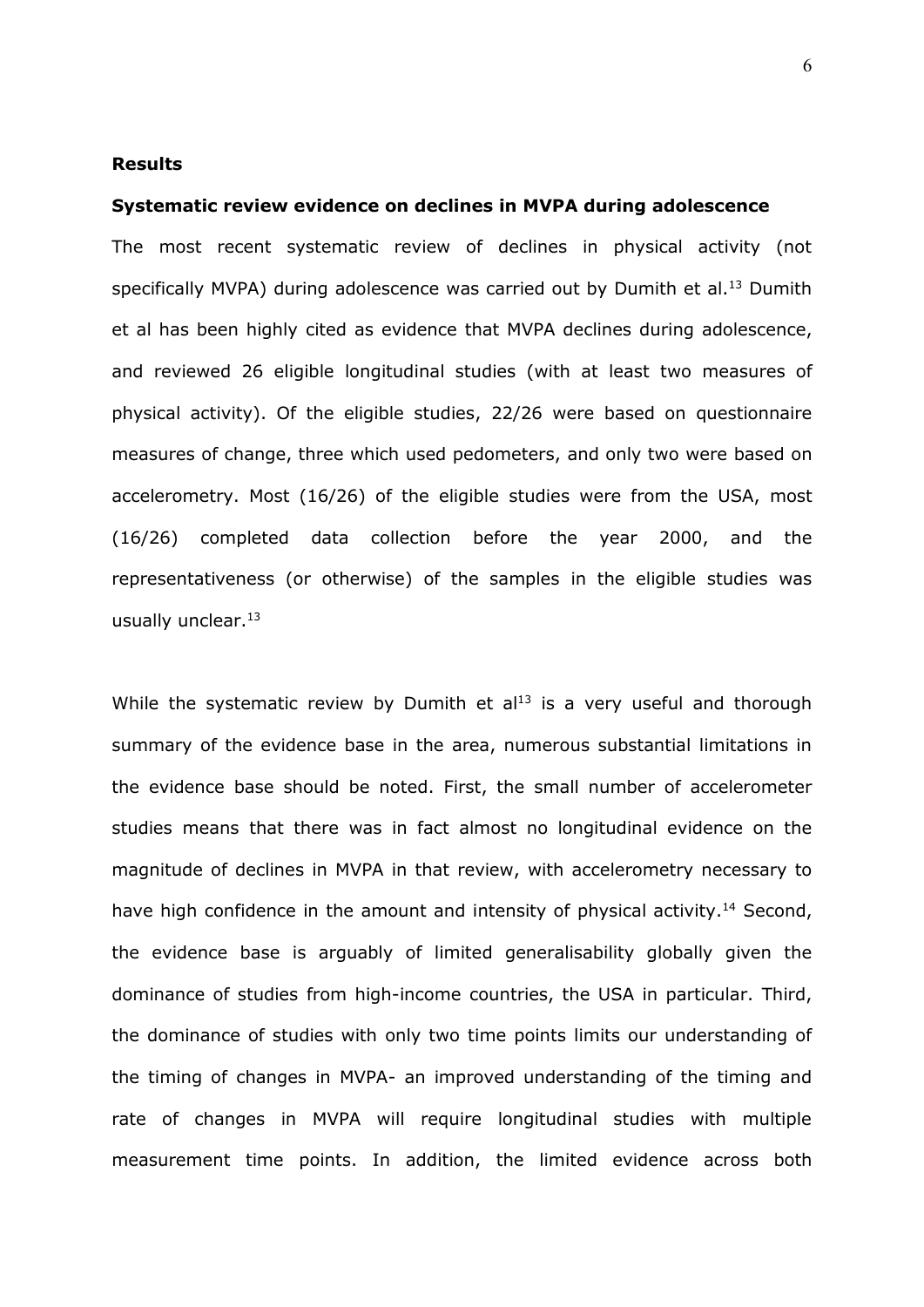childhood and adolescence revealed by Dumith et  $al<sup>13</sup>$  makes it impossible to determine whether age-related declines in MVPA either began during adolescence, or increased during adolescence.

An additional difficulty with the review by Dumith et  $al<sup>13</sup>$  is that the evidence base is now so old that it may have reduced generalisability to contemporary populations. Recent and rapid societal changes, notably changes in transportation, in education, and in the technology now widely available to children and adolescents<sup>15</sup>, might have changed the timing and/or magnitude of declines in MVPA during adolescence quite markedly in recent years. For example, many new screen-based sedentary behaviors have become popular with young children, and exposure to screen-based sedentary behaviour has probably increased substantially in early childhood<sup>16</sup>. While the impact of these changes on physical activity is unclear, any increase in sedentary time must displace some combination of sleep, light intensity physical activity, and/or MVPA. There is another difficulty with older evidence which applies particularly to settings where the environment has become more 'obesogenic': there is emerging, though not yet conclusive, evidence<sup>17-19</sup>, that obesity, and possibly overweight, will reduce MVPA. Prevalence of overweight and obesity is generally higher than in the past, the body fat content of non-overweight, non-obese children, appears to have been going  $up^{20,21}$ , and in recent longitudinal studies of children BMI Z score tends to increase with age, across the distribution of BMI Z score, not just in the overweight and obese $17$ . These population-wide changes in body composition predict that MVPA levels of children now will be lower than in even the recent past.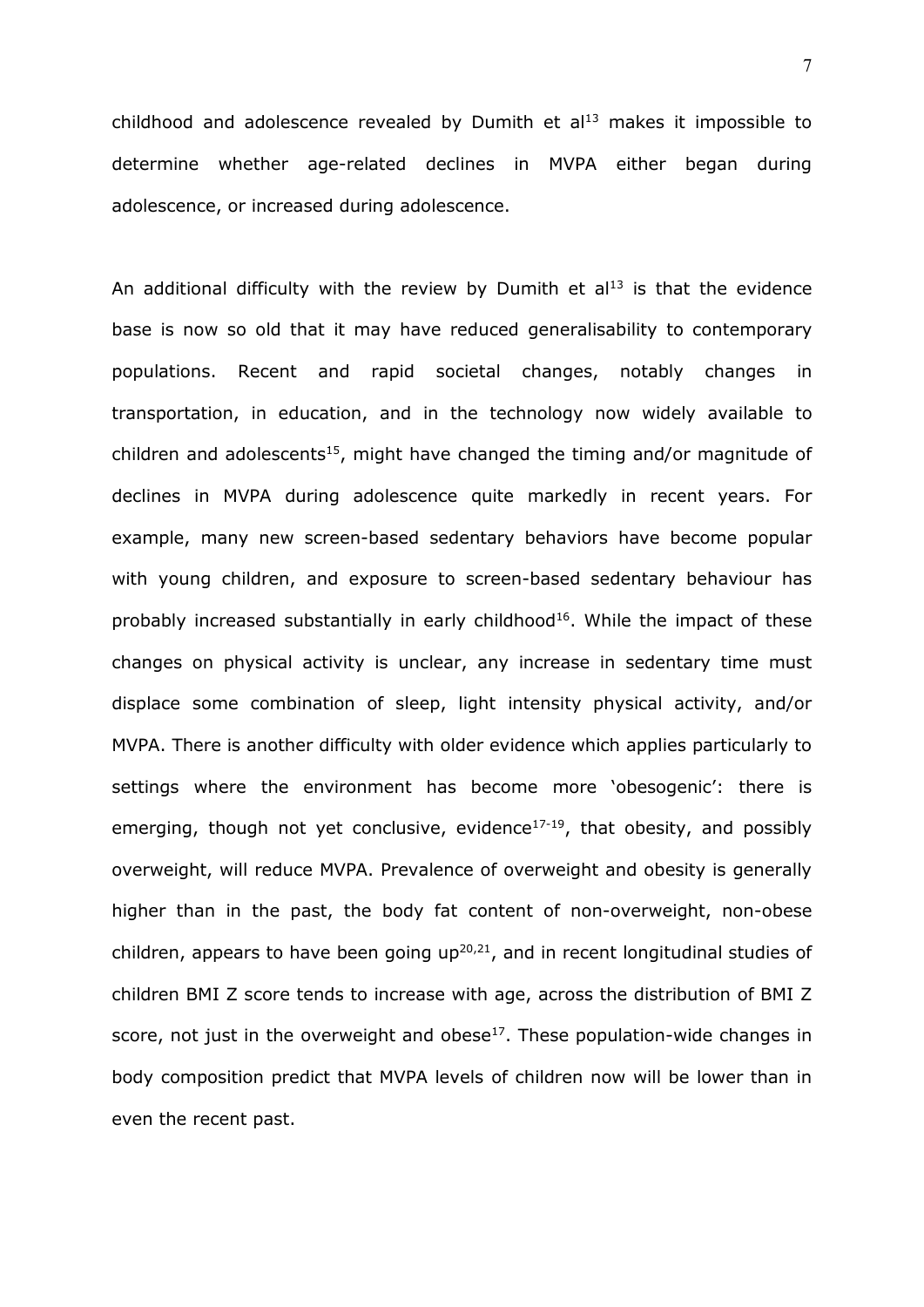In summary, the lack of good evidence identified by the systematic review by Dumith et  $a^{13}$  means that there can be little or no confidence on changes in either the amount or timing of MVPA across adolescence at present. The review also provides little or no confidence in the view that MVPA declines begin during adolescence. A brief review of more recent longitudinal studies of changes in MVPA during adolescence, published after the review by Dumith et al, $^{13}$  is given below.

# **Review of recent longitudinal studies of changes in MVPA during adolescence**

Four studies of accelerometer-measured longitudinal changes in MVPA (each with two measurement time points) in English adolescents were published after the review by Dumith et al. Two of the cohort studies took place in South-West England and changes were measured using Actigraph accelerometry, though with different accelerometer cut-points. Harding et al<sup>22</sup> (n 363) found no significant changes in MVPA in either boys or girls, born in the mid-late 1990's, between the ages of 12-15 years; Mitchell et al<sup>23</sup> (n 5436) found negligible changes in MVPA in both sexes between 12-16 years in a cohort born in the early 1990's.

In a smaller cohort study by Corder et  $al<sup>24</sup>$  in the South-East of England, 480 participants who had been born in the late 1990's were measured by Actigraph accelerometry at age 10 years and were followed up to age 14 years. Corder et al reported small declines in MVPA in both sexes over the four year period, slightly but significantly more marked in boys than girls.<sup>24</sup> In another smaller cohort study in the South-East of England, with baseline measures when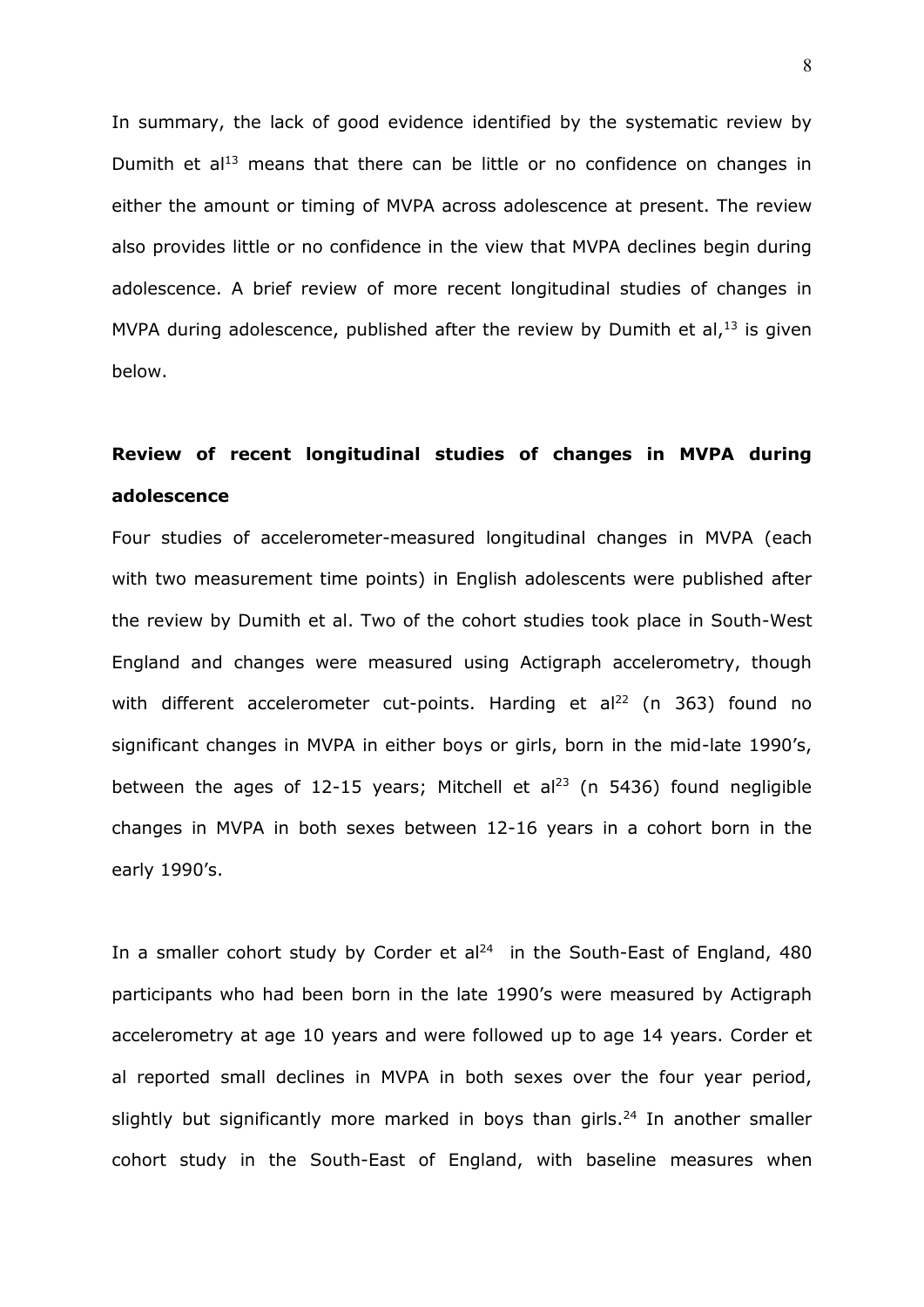participants were age 15 years (n 144; born in the early 1990's), longitudinal declines in accelerometer measured MVPA were small but statistically significant in both sexes between age 15-17 years, with slightly greater declines in boys than girls.<sup>25</sup>

In summary, all 4 recently published longitudinal studies of objectively measured changes in MVPA during adolescence from England do not support the view that marked declines in MVPA occur during adolescence, nor the common view that declines in MVPA during adolescence are more marked in girls than boys. In fact, this emerging evidence from longitudinal studies suggests that declines in MVPA, where they occur, might be greatest in those groups with highest 'baseline' MVPA (and so are likely to be greater in boys than girls).  $25$ 

One notable contrast to the recent evidence from longitudinal accelerometry studies summarised above is the study of Nader et  $al^{26}$  which reported a phenomenal decline, of over 4 hours per day, in MVPA between age 9-10 and 15-16 years in the USA. This magnitude of change is almost certainly an artefact of the accelerometer cut-points used to define MVPA at the different ages.<sup>14,25</sup>

# **Evidence on increases in sedentary behavior across childhood and adolescence**

One great advantage of longitudinal accelerometry studies of the kind described above is that they can provide a unique insight into the relationships between changes in sedentary behaviour, light intensity physical activity, and MVPA with age. Sedentary behaviour and physical activity are generally regarded as distinct variables, so that an individual can theoretically be both active (ie have sufficient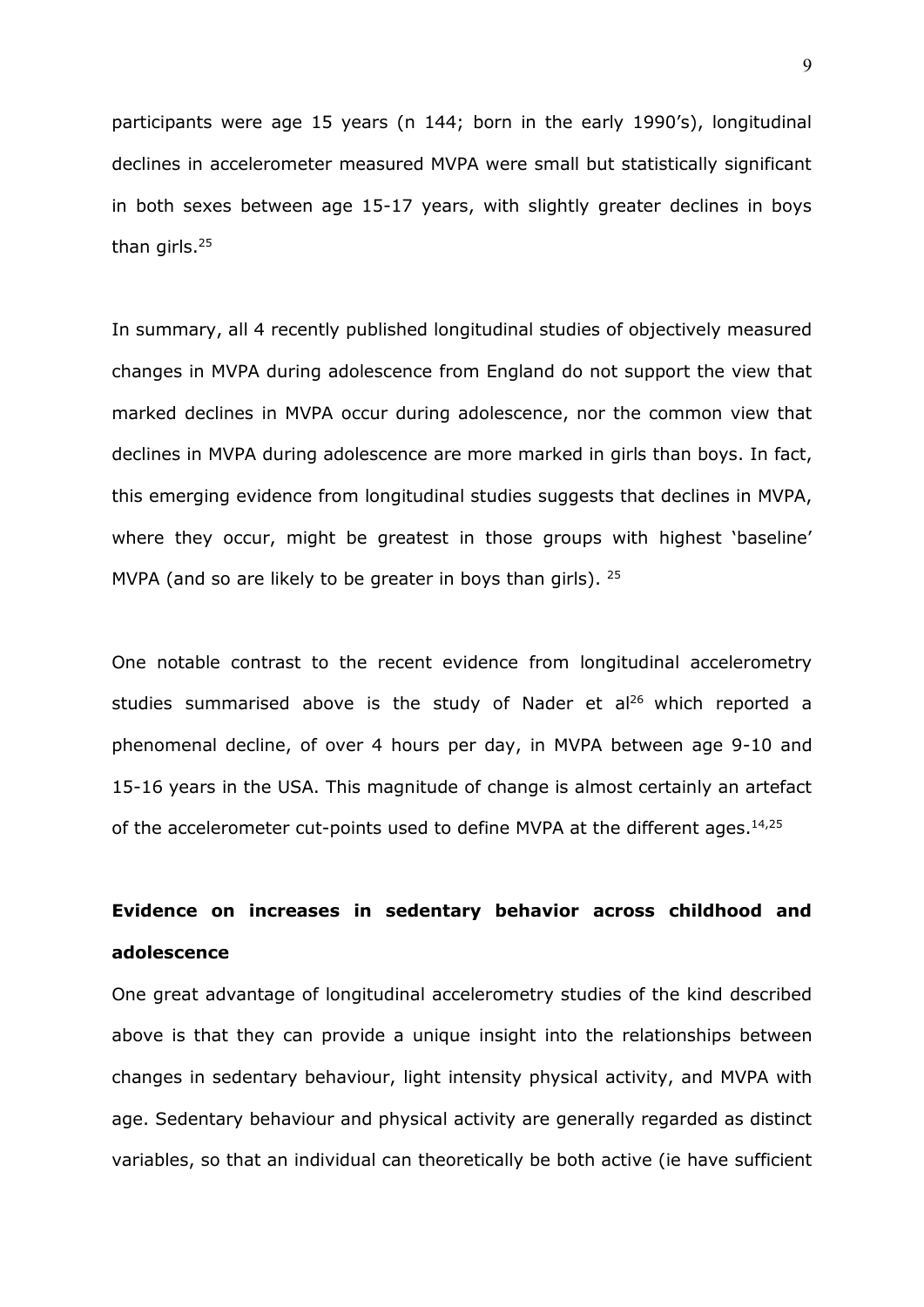MVPA) but also sedentary (ie with excess sedentary time). A recent review of largely cross-sectional studies (most of which used subjective measurement methods) found that there was limited evidence of displacement of MVPA by sedentary behavior.<sup>27</sup> However, the recent longitudinal accelerometry studies from England described above show that the increased amount of time spent sedentary as adolescence proceeds displaces physical activity (particularly  $LPA$ )<sup>22,23</sup>, and may also displace sleep<sup>25</sup>.

Tanaka et al<sup>28</sup> recently reported a systematic review of longitudinal studies of changes in accelerometer-measured sedentary behaviour in children and adolescents. They found 10 eligible studies, most from high-income western countries, and most with measures at only two time points. In all of the eligible studies which had measures after the age of school-entry sedentary behaviour increased over time, by an average of 25-30 minutes per day per year.  $28$  While the review by Tanaka et al found gaps and limitations in the evidence base, it supports the view that sedentary behaviour typically increases from early-mid childhood<sup>28</sup>, and this must be displacing physical activity and/or sleep.

## **Insights from the International Children's Accelerometry Database**

The ICAD<sup>12</sup> has, by standardising and pooling accelerometry-measured MVPA from up to 21 studies (of well over 20,000 individuals), provided a number of important insights into levels, correlates, and consequences, of variation in MVPA during childhood and adolescence. In the context of providing an understanding of change in MVPA, the ICAD has limitations, in part because most of the individual datasets are cross-sectional. Despite these limitations,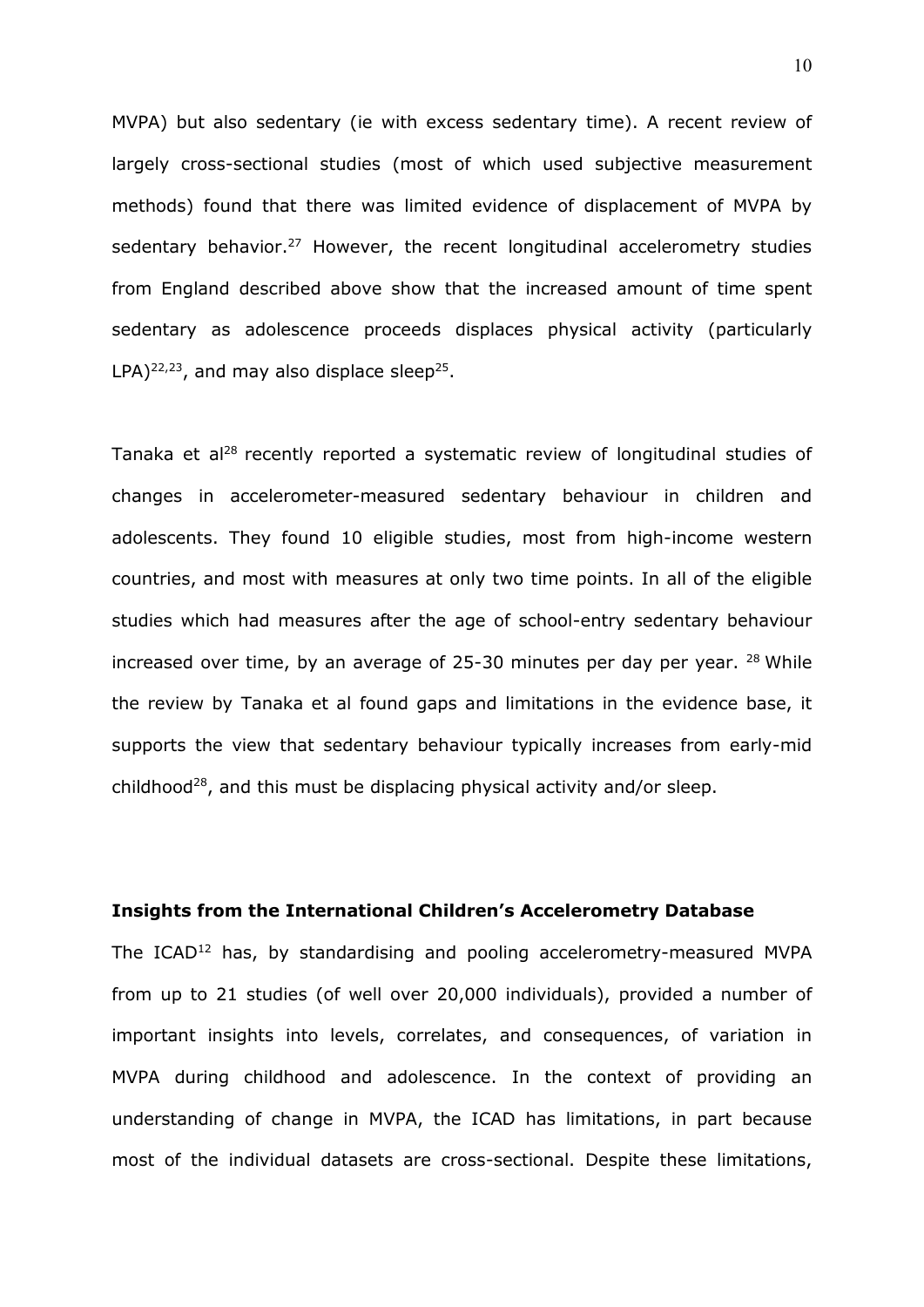recent evidence from pooled ICAD data<sup>12</sup> quite clearly predict that declines in total volume of physical activity, LPA, and MVPA occur across childhood and adolescence, beginning around the time of school-entry in both sexes, with no obviously marked declines in MVPA during adolescence. 'Changes' in MVPA with age across the ICAD dataset are summarised in **Figure 1.**

Large-scale data pooling studies of this kind can also be helpful in providing evidence on why, as well as when, declines in MVPA occur. For example, the extent to which declines in MVPA might be inherent ('biological') rather than external ('environmental') has been debated<sup>29,30</sup>. The ICAD data demonstrate substantial variation in MVPA between studies/environments, providing support for the view that environment (in the widest sense: policy; built; cultural) is important, and might either increase or decrease changes in MVPA which are mediated by any underlying biological processes.<sup>12</sup>

## **Insights from the Iowa Bone Development Study**

An improved understanding of the timing and magnitude of changes in MVPA will require longitudinal studies, using objective measures, which span both childhood and adolescence and have multiple measurement points (rather than the standard two time points common in the literature to date $13,28$ ). Such evidence is very scarce<sup>13</sup>, but available from the Iowa Bone Development Study<sup>31</sup> which has data on a cohort born in the early 1990's in the USA, with up to seven accelerometer-measures of MVPA between age 5 and 19 years. Data from the Iowa Bone Development Study support the view that MVPA declines across childhood and adolescence in both sexes, and do not develop at or during adolescence.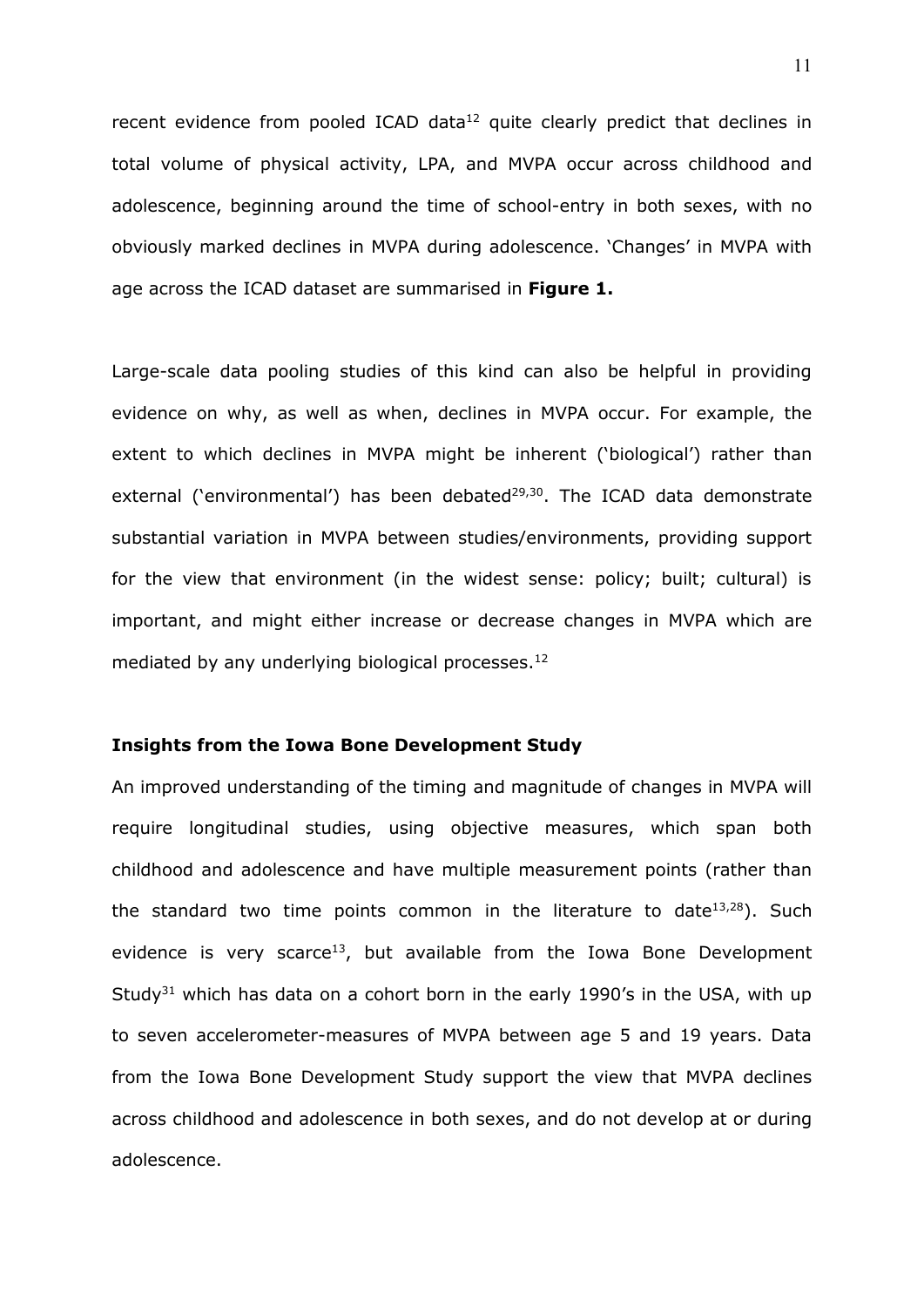The large number of MVPA measures made in the Iowa Bone Development Study also provide an important insight into between-individual variation in both the timing of changes in MVPA, and the magnitude of changes in MVPA. Changes in MVPA over time are often considered in an overly simplistic way, tending to make the implicit assumption that all or most individuals follow the same trajectory of change over time $9-11$ . The multiple measures of MVPA in the Iowa Study permit trajectory analysis, identifying sub-groups within the population with very different timing and/or magnitude of change in MVPA across adolescence. These between-group differences in timing and magnitude of MVPA in the Iowa cohort are surprisingly marked, identifying a sub-group with stable MVPA across childhood and adolescence, a subgroup with low and steadily declining MVPA, and a subgroup with high initial MVPA in early childhood and with a dramatically declining MVPA from that point. $31$  Such marked differences in the trajectory of MVPA across childhood and adolescence represent a challenge for the prevention of MVPA decline, but greater awareness of the existence of these different trajectories, and evidence on the determinants of the trajectories, should permit much more evidence-informed prevention in future.<sup>31</sup> In summary, recent longitudinal studies which have used accelerometry suggest that it is time for a more nuanced view of age-related changes in MVPA across childhood and adolescence.

#### **Translation of evidence on changes in MVPA into policy**

Despite the low quality, small quantity, and limited generalisability, of the evidence, there appears to be great and widespread confidence in the belief that MVPA declines markedly during adolescence. In Scotland for example, cross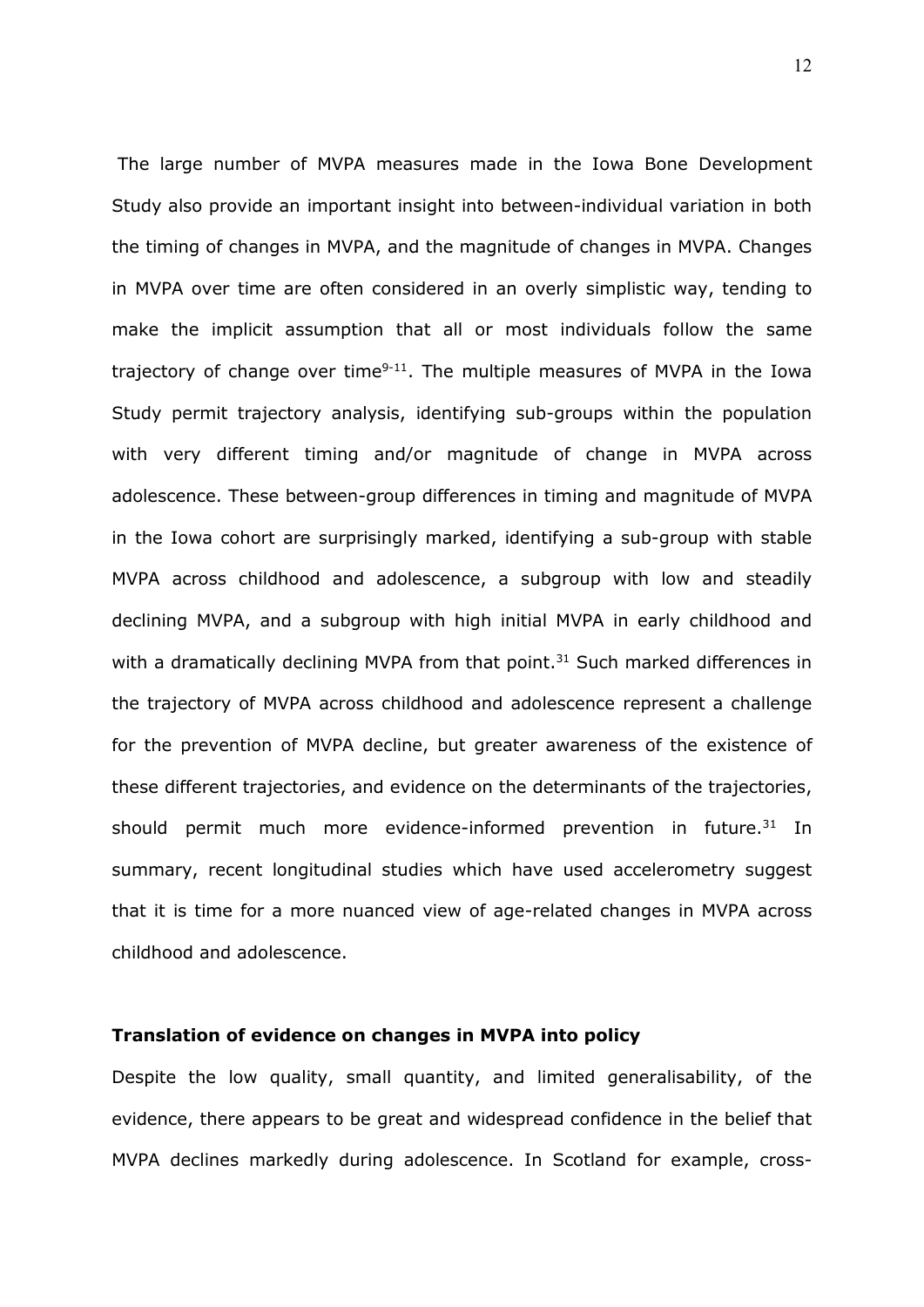sectional data from nationally representative surveys of physical activity are available across childhood and adolescence, and these appear to show that levels of MVPA are very high in childhood, declining markedly in adolescence, particularly in girls.<sup>9-11</sup> The apparent decline in MVPA during adolescence has been used as the basis of physical activity policy in Scotland for many yearswhich targets adolescents, particularly girls. $9-11$  The concept of adolescent decline in MVPA has led to many research studentships and grants aimed at understanding why MVPA declines during adolescence. The Scottish survey data which show the apparent decline in MVPA are not without problems however, quite apart from the recent evidence summarised above. The only validation study of Scottish survey methodology to date has shown that the method of physical activity measurement used grossly overestimates MVPA during childhood, by an average of two hours per day, and has no association with accelerometer-measured MVPA.<sup>32</sup> In addition, the main national survey in Scotland (Scottish health Survey) is cross-sectional rather than longitudinal, and the erroneous data on MVPA it produces lead not just to an overestimate of MVPA, but also generate spurious differences in physical activity (e.g. between UK nations, between children and adolescents of high versus low-socioeconomic status) which are not supported by accelerometry studies.<sup>14,33-35</sup> In summary, much of the physical activity policy in Scotland, and probably in other countries, is not as evidence-based as it may appear to be, because the evidence on which it is based is misleading.

The Active Healthy Kids Global Alliance [\(www.activehealthykids.org\)](http://www.activehealthykids.org/) is a new international effort which aims to build capacity in physical activity and health globally, to improve surveillance of child and adolescent physical activity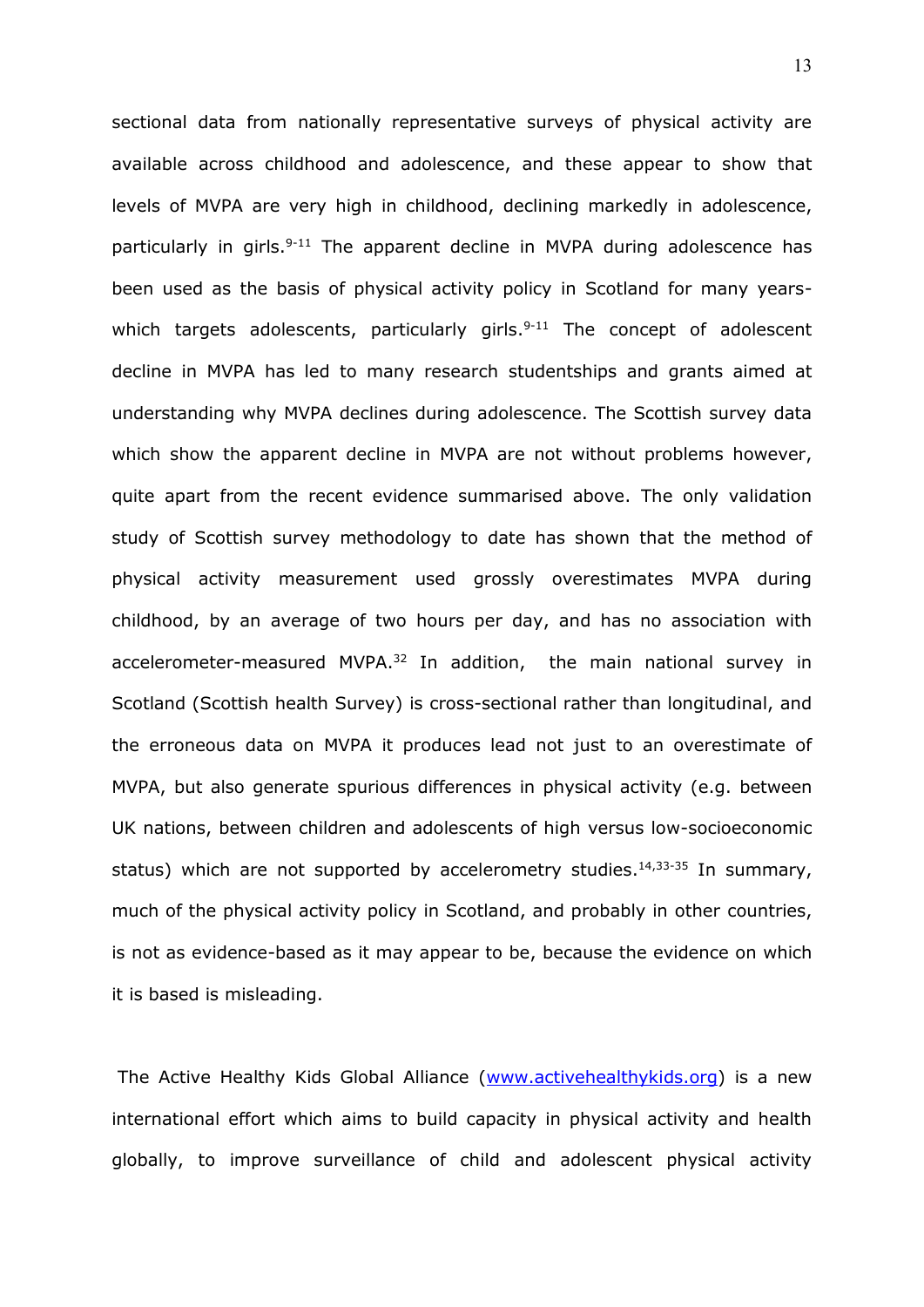nationally and internationally, and in turn to improve national and international physical activity policy.<sup>8</sup> In Scotland, the Active Healthy Kids Scotland Report Card [\(www.activehealthykidsscotland.co.uk\)](http://www.activehealthykidsscotland.co.uk/) is an attempt to highlight limitations in physical activity surveillance, so that future surveillance and policy will be much more evidence-informed.<sup>36</sup> As noted above, recent longitudinal studies with accelerometry are providing new insights into age-related changes in MVPA. Future evidence-based policy, in Scotland and globally, should therefore be based on much better evidence (objective measurement, longitudinal designs) than in the past, and should be able to take advantage of increasing global capacity in physical activity and health.

### **Gaps in the evidence globally**

The present review highlights the need for more longitudinal studies of changes in MVPA, with objective measures made at multiple time points, and which cross childhood and adolescence. Such studies are required urgently, even for high income countries. The summaries of recent evidence above highlight the fact that nearly all of the available longitudinal evidence currently is from highincome or western countries only. Low MVPA appears to be a global problem for adolescents<sup>6</sup>, and requires a more global response, but research from many low and middle-income countries is lacking<sup>6</sup>, and this should be a high priority. A recent global consensus on priorities for physical activity and health among children and adolescents globally $37$  highlighted that the top priority was interventions to improve MVPA, but more evidence on the magnitude and timing of age related declines in MVPA globally would provide a sound basis for such future interventions. New research funding efforts will be required to undertake the new longitudinal studies which are needed so urgently.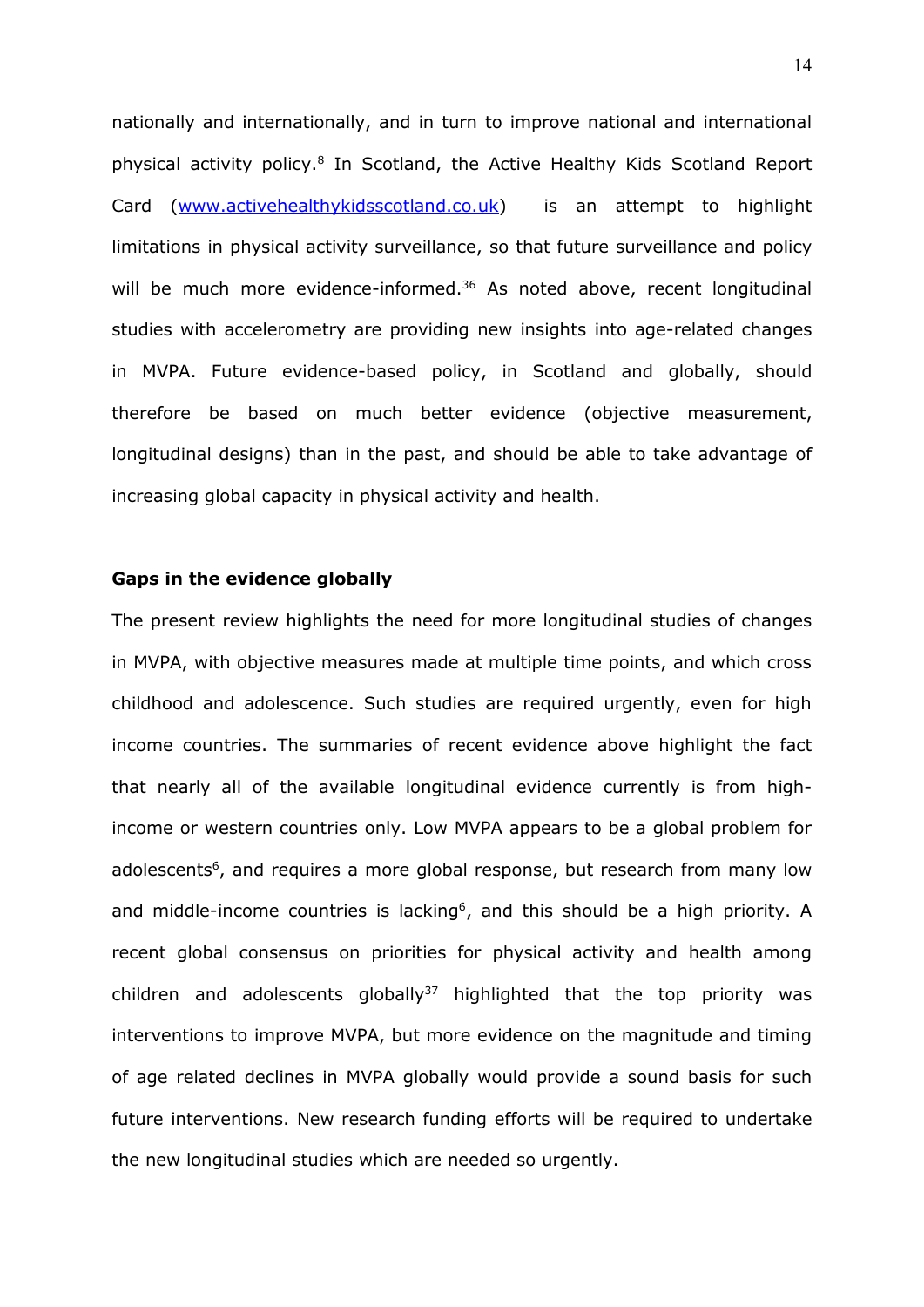# **Conclusions**

The present review suggests that there is little or no sound evidence to support the view that MVPA begins to decline in early adolescence, or the view that MVPA declines particularly markedly during adolescence, or the view that adolescent declines in MVPA are more substantive in girls than boys. It now seems much more likely that MVPA declines and sedentary behaviour increases, in both sexes, from around the age of school entry. These suggestions should be tested by future longitudinal studies which use objective measures of physical activity and sedentary behavior. Future studies should be global because low MVPA is now a global problem.<sup>6,8</sup>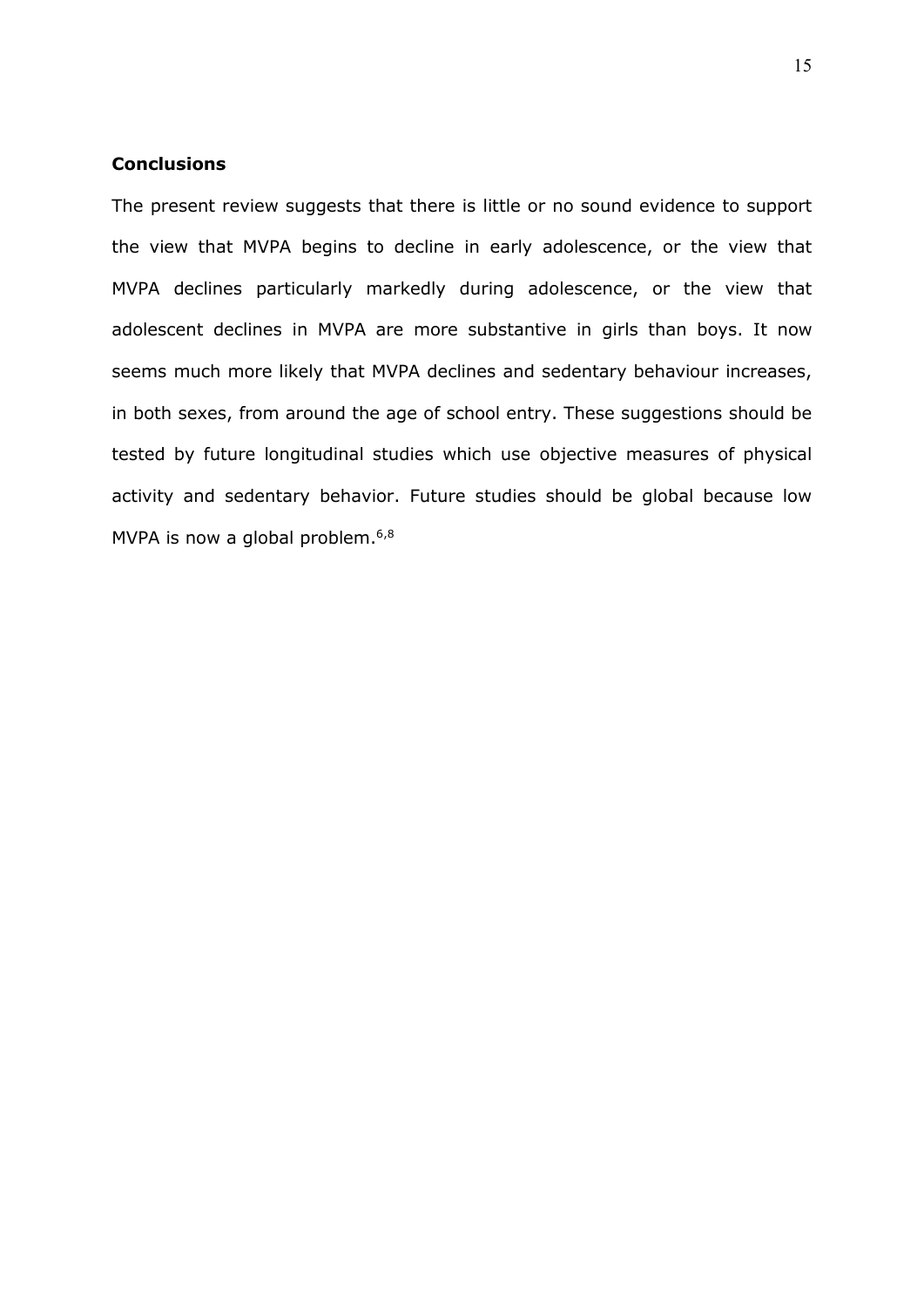### **References cited**

- 1. Timmons BW, LeBlanc AG, Carson V et al. Systematic review of physical activity and health in the early years. Appl Physiol Nutr Metab. 2012; 37: 773-792.
- 2. Janssen I, LeBlanc AG. Systematic review of the health benefits of physical activity and fitness for school-aged children and youth. Int J Behav Nutr Phys Act. 2010; 7:40.
- 3. Booth JN, Leary SD, Joinson C et al. Associations between objectively measured physical activity and academic attainment in adolescents from a UK cohort. Br J Sports Med. 2014; 48: 265-270.
- 4. Donnelly JE, Greene JL, Gibson CA et al. Physical activity across the curriculum: RCT to promote physical activity and diminish overweight and obesity in elementary school children. Prev Med 2009; 49: 336-341.
- 5. Davis CL, Tomporowski PD, Boyle CA et al. Effect of aerobic exercise on overweight children's cognitive function: RCT. Prev Med 2009; 49: 336- 341.
- 6. Hallal PC, Andersen LB, Bull FC et al. Global physical activity surveillance: progress, pitfalls, and future prospects. Lancet 2012; 380: 240-246.
- 7. Reilly JJ. The pandemic of low physical activity in children and adolescents. Aspetar Sports Medicine Journal. 2015; 4:234-238.
- 8. Tremblay MS, Gray CE, Akinroye K et al. Physical activity of children: a global matrix of grades comparing 15 countries. J Phys Act & Health. 2014; 11 (suppl 1) s113-s125.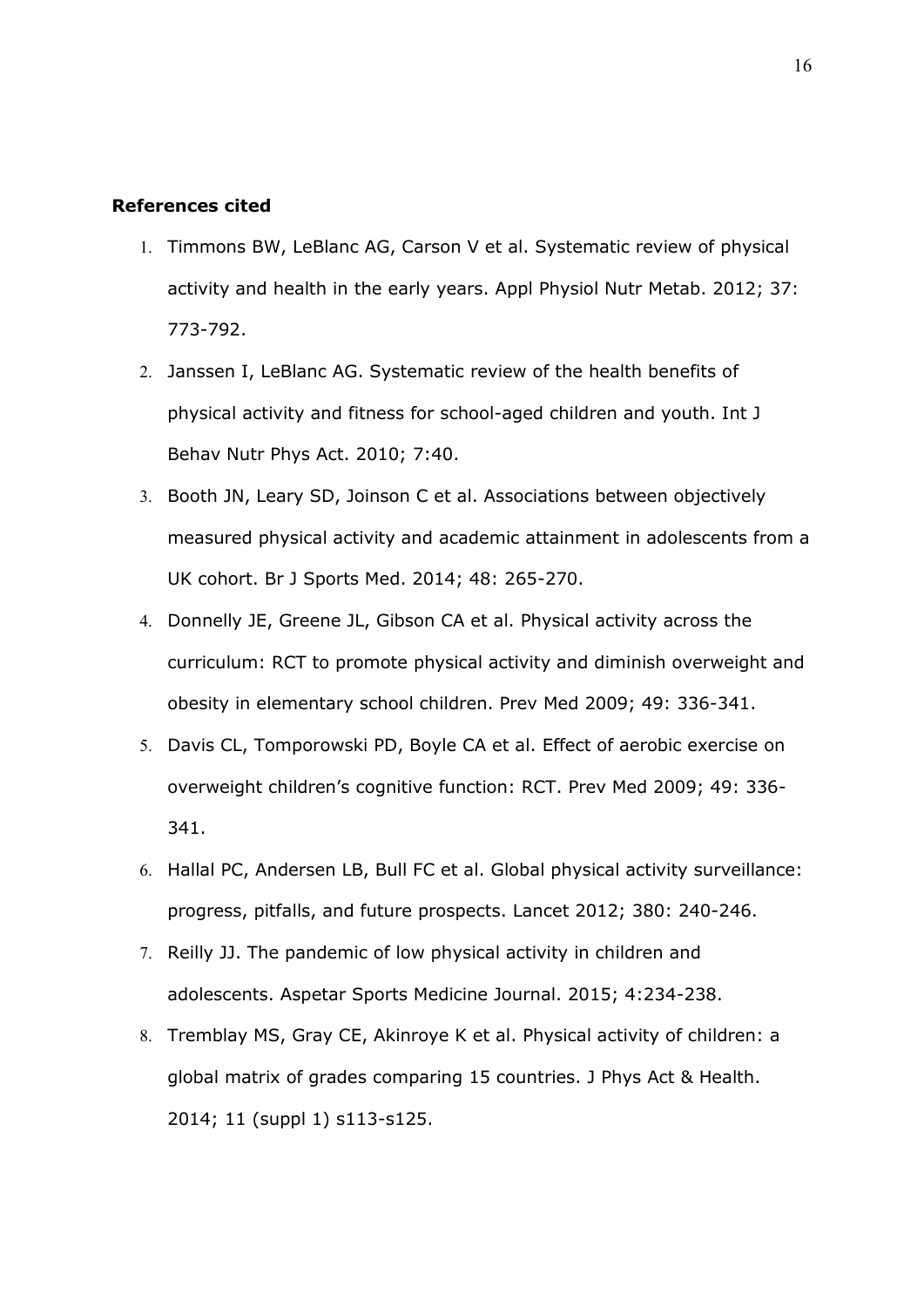9. Scottish Health Survey 2014 (SHeS;

[www.scotland.gov.uk/Topics/Statistics/Browse/Health/scottish-health](http://www.scotland.gov.uk/Topics/Statistics/Browse/Health/scottish-health-survey) $s$ urvey). (accessed 31<sup>st</sup> March 2016).

- 10. Let's Make Scotland More Active: Five Year Review of A Strategy for Physical Activity. [www.healthscotland.com/uploads/documents/9159-](http://www.healthscotland.com/uploads/documents/9159-1150-HS%20PA%255yr%20Review%20Final.pdf) [1150-HS%20PA%5yr%20Review%20Final.pdf](http://www.healthscotland.com/uploads/documents/9159-1150-HS%20PA%255yr%20Review%20Final.pdf) (accessed 17th August 2013).
- 11. Murray A, Calderwood C, O' Connor N et al. Scotland's progress in putting policy about physical activity into practice. Br J Sports Med. 2016; 10.1136/bjsports-2015-095744.
- 12. A Cooper, A Goodman, JJ Reilly et al. Objectively measured physical activity and sedentary time in youth: the International Children's Accelerometry Database (ICAD). Int J Behav Nutr Phys Act. 2015; 12:113.
- 13. Dumith SG, Gigante DP, Domingues MR et al. Physical activity change during adolescence: a systematic review and pooled analysis. Int J Epidemiol. 2011; 40: 685-698.
- *14.* Reilly JJ, Penpraze V, Hislop J et al. Objective measurement of physical activity and sedentary behaviour: review with new data. Arch Dis Child. 2008; 93:614-619.
- 15. Pratt M, Sarmiento OL, Montes F et al. The implications of megatrends in global communication technology and transportation for changes in global physical activity. Lancet 2012. 380: 282-293.
- 16. Christakis DA. Interactive media use at younger than the age of two years. JAMA Pediatrics. 2014. 168: 399-400.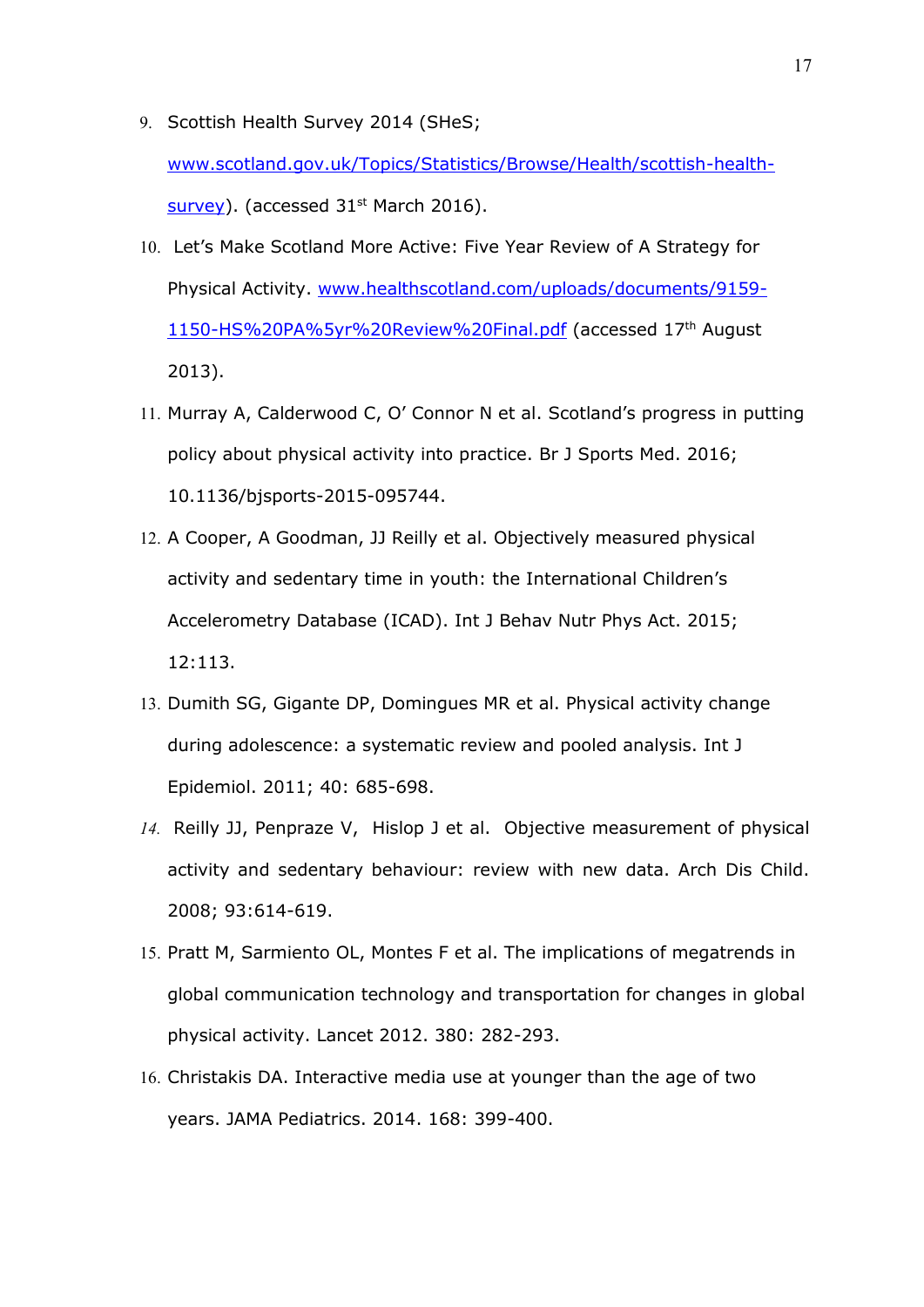- 17. Basterfield L, Pearce MS, Parkinson KN et al . Longitudinal study of physical activity and sedentary behavior in children. Pediatrics. 2011; 127:e24-e30.
- 18. Hughes AR, Stewart L, Chapple J . Randomized controlled trial of a bestpractice, individualized, behavioural program for treatment of childhood overweight: Scottish Childhood Overweight Treatment Trial (SCOTT). Pediatrics. 2008; 121: e539-3546.
- 19. Bauman AE, Reis RS, Sallis JF et al. Correlates of physical activity. Lancet . 2012; 380: 258-271.
- 20. Wells JC, Coward WA, Cole TJ et al. The contribution of fat and fat-free tissue to BMI in contemporary children and the reference child. Int J Obes 2002; 10: 1323-1328.
- 21. Ruxton CHS, Reilly JJ, Kirk T. Body composition of healthy 7-8 year olds and comparison with the 'reference child'. Int J Obes. 1999; 23:1276-128.
- 22. Harding SK, Page AS, Falconer C et al. Longitudinal changes in sedentary time and physical activity during adolescence. Int J Behav Nutr Phys Act 2015; 12: 44.
- 23. Mitchell JA, Pate RR, Dowda M et al. A prospective study of sedentary behaviour in a large cohort of youth. Med Sci Sports Exerc 2012; 44: 1081-1087.
- 24. Corder K, Sharp SJ, Atkin AJ et al. Change in objectively measured physical activity during the transition to adolescence. Br J Sports Med 2015; 49: 730-736.
- 25. Collings PJ, Wijndaele K, Corder K et al. Magnitude and determinants of changes in objectively measured physical activity, sedentary behaviour,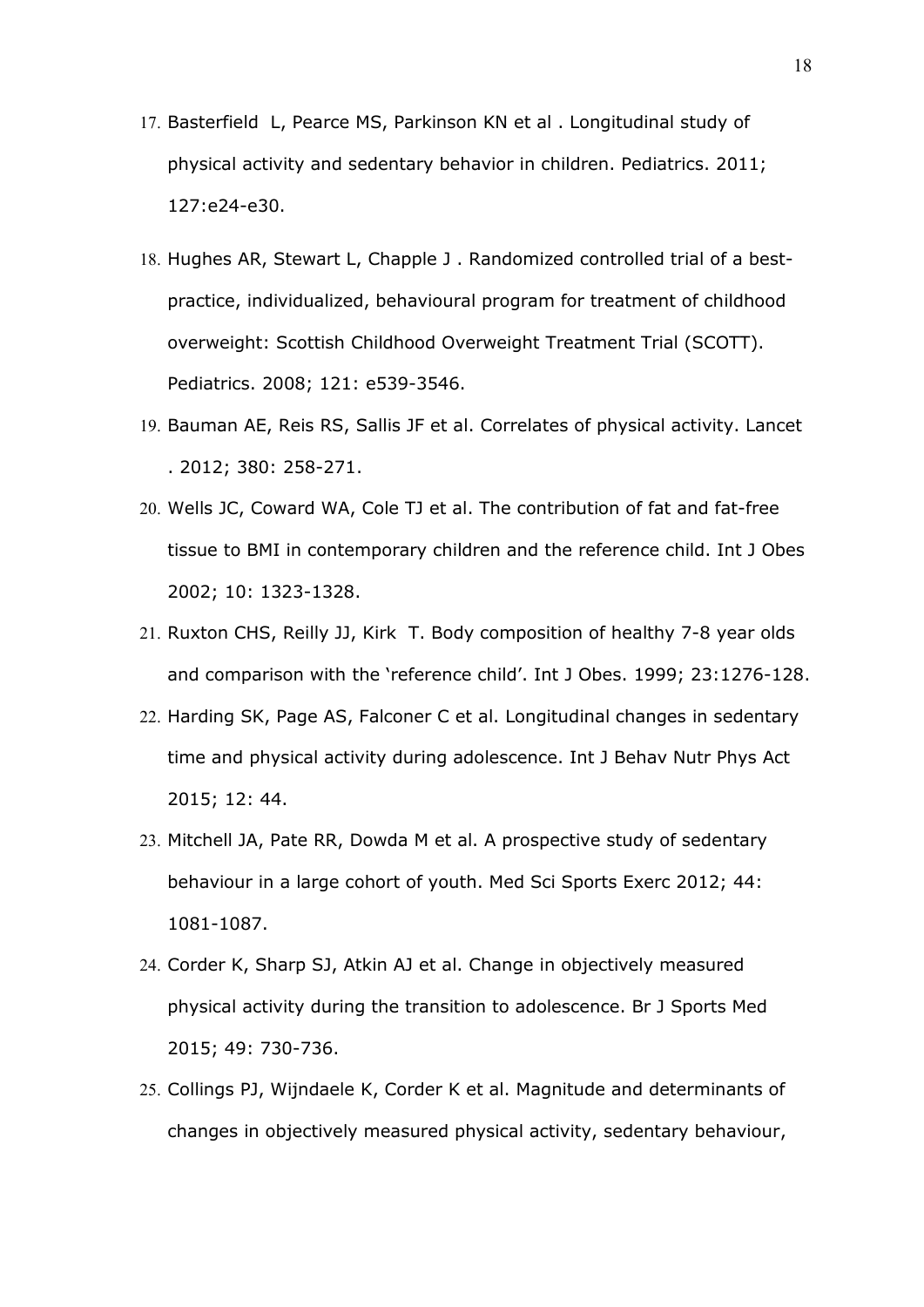and sleep duration from ages 15 to 17.5 years in UK adolescents. Int J Behav Nutr Phys Act 2015; 12: 61.

- 26. Nader PR, Bradley RH, Houts RM et al. Moderate-vigorous physical activity from ages 9-15 years. JAMA. 2008; 300: 295-305.
- 27. Pearson N, Braithwaite RE, Biddle STH et al. Associations between sedentary behaviour and physical activity in children and adolescents: a meta-analysis. Obes Rev 2014. 15: 666-675.
- 28. Tanaka C, Reilly JJ, Huang WY. Longitudinal changes in objectively measured sedentary behavior and their relationship with adiposity in children and adolescents: systematic review and evidence appraisal. Obes Rev. 2014; 15: 791-803.
- 29. Wilkin TJ. Can we modulate physical activity in children ? No. Int J Obes 2011. 35: 1270-1276.
- 30. Reilly JJ. Can we modulate physical activity in children ?. Int J Obes 2011; 35: 1266-1269.
- 31. Kwon S, Janz KF, Letuchy EM et al. Developmental trajectories of physical activity, sports, and TV viewing during childhood to young adulthood. JAMA Pediatr 2015. 169: 666-672.
- 32. Basterfield L, Adamson AJ, Parkinson KN et al. Surveillance of physical activity in the UK is flawed: validation of the Health Survey for England physical activity questionnaire. Arch Dis Child. 2008; 93: 1054-1058.
- 33. WHO Europe 2015. United Kingdom of Great Britain and Northern Ireland Physical Activity Factsheet.
- 34. British Heart Foundation. Physical Activity Statistics 2015. [www.bhf.org.ukaccessed31st](http://www.bhf.org.ukaccessed31st/) March 2016.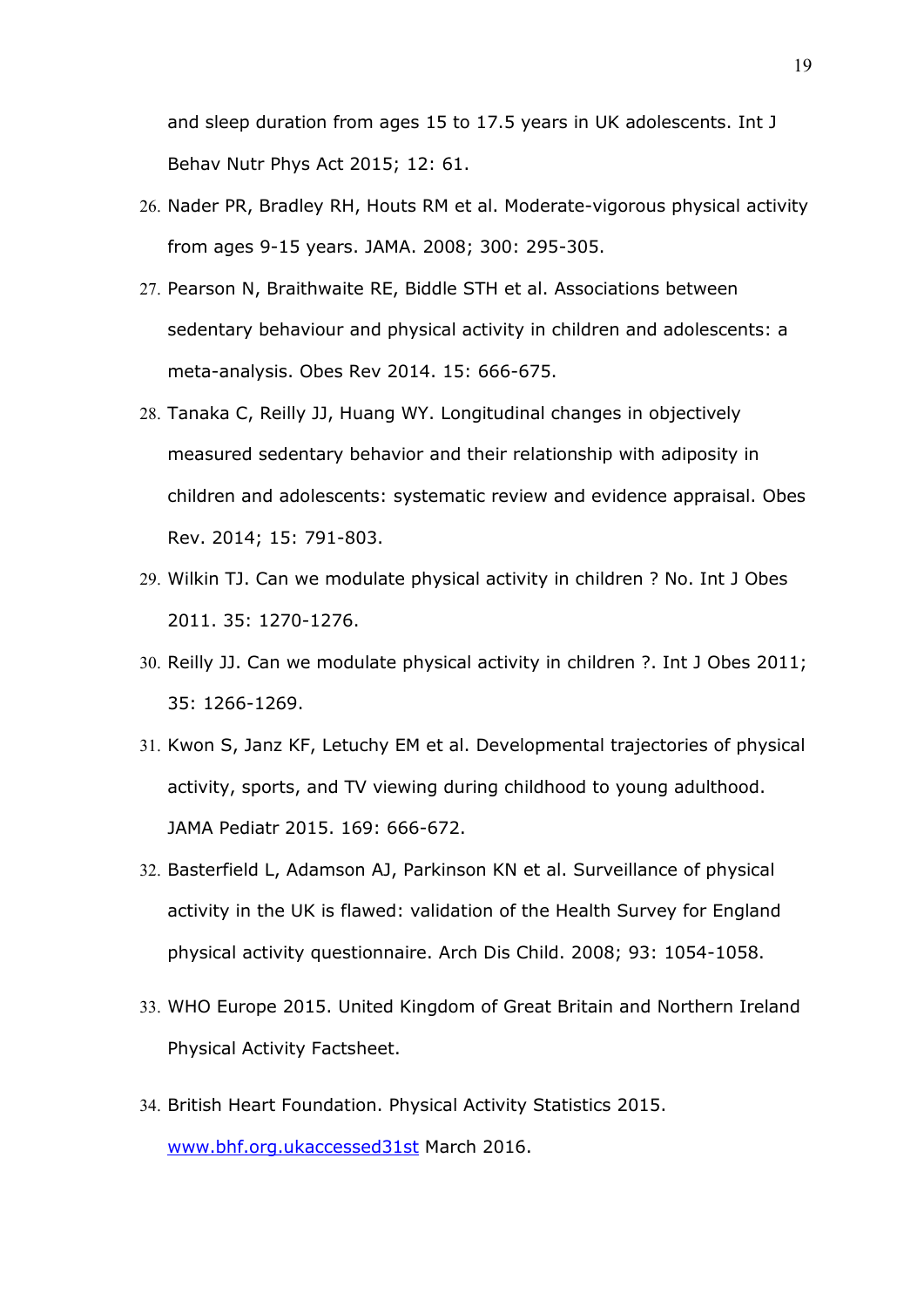35. UK Association for Physical Education. Health Position Paper 2015.

- 36. Reilly JJ, S Dick S, McNeill G et al. Results from the Scottish Report Card on Physical Activity for Children and Youth. J Phys Act & Health. 2014; 11 (suppl 1), s93-s97.
- 37. L Gillis, G Tomkinson, T Olds et al Research priorities in child and adolescent physical activity and sedentary behaviour: a global perspective using a twin-panel Delphi Procedure. Int J Behav Nutr Phys Act. 2013;10:
	- 112. [www.ijbnpa.org/content/10/1/112.](http://www.ijbnpa.org/content/10/1/112)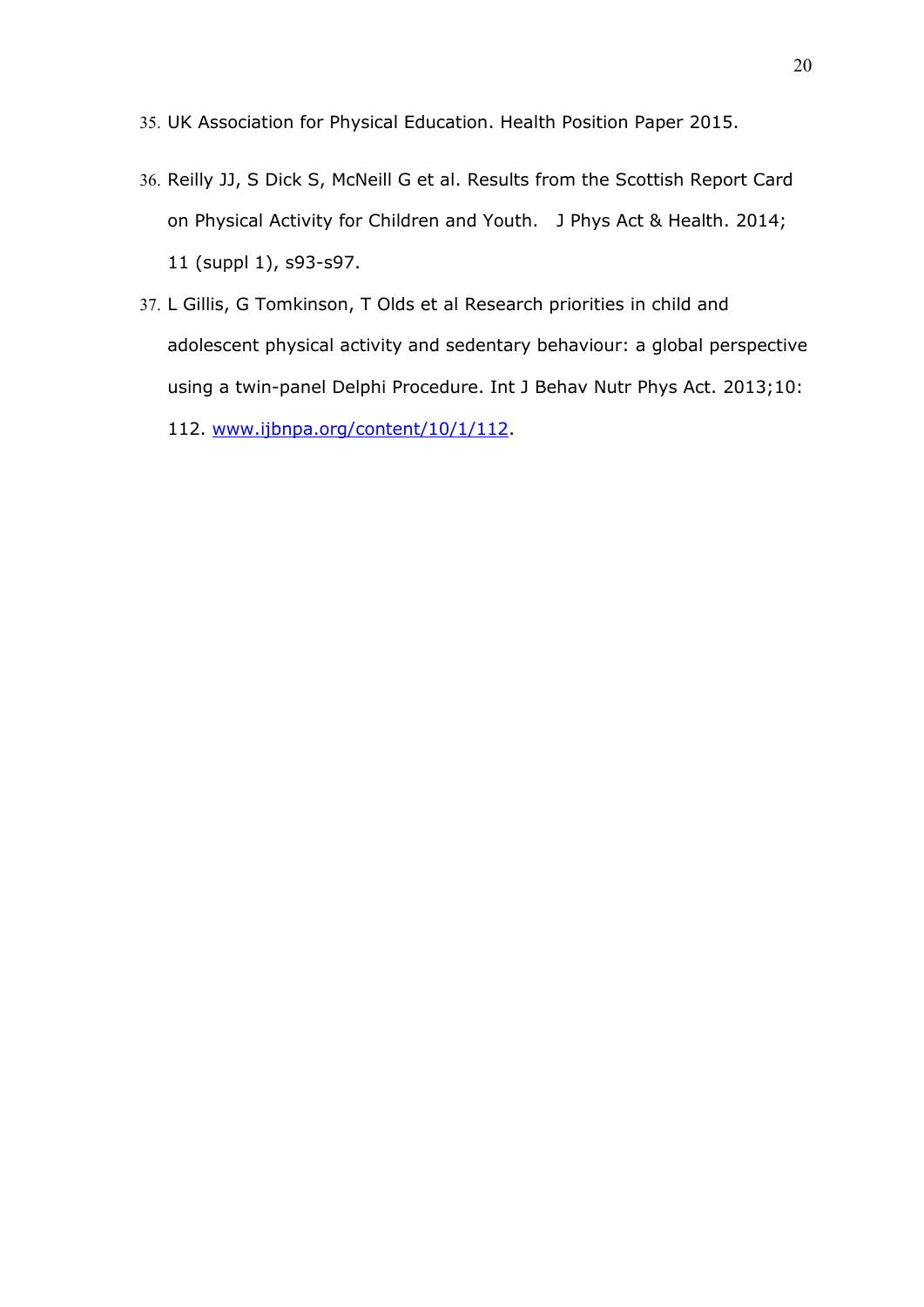# **Table 1 Physical Activity Recommendations for School-Age Children & Adolescents<sup>7</sup>**

- 1. Accumulate at least 60 mins/d, preferably more, MVPA on a daily basis
- 2. Incorporate vigorous intensity activities on at least 3 days/week
- 3. Include activities that strengthen muscle & bone, and promote flexibility, on at least 3 days/week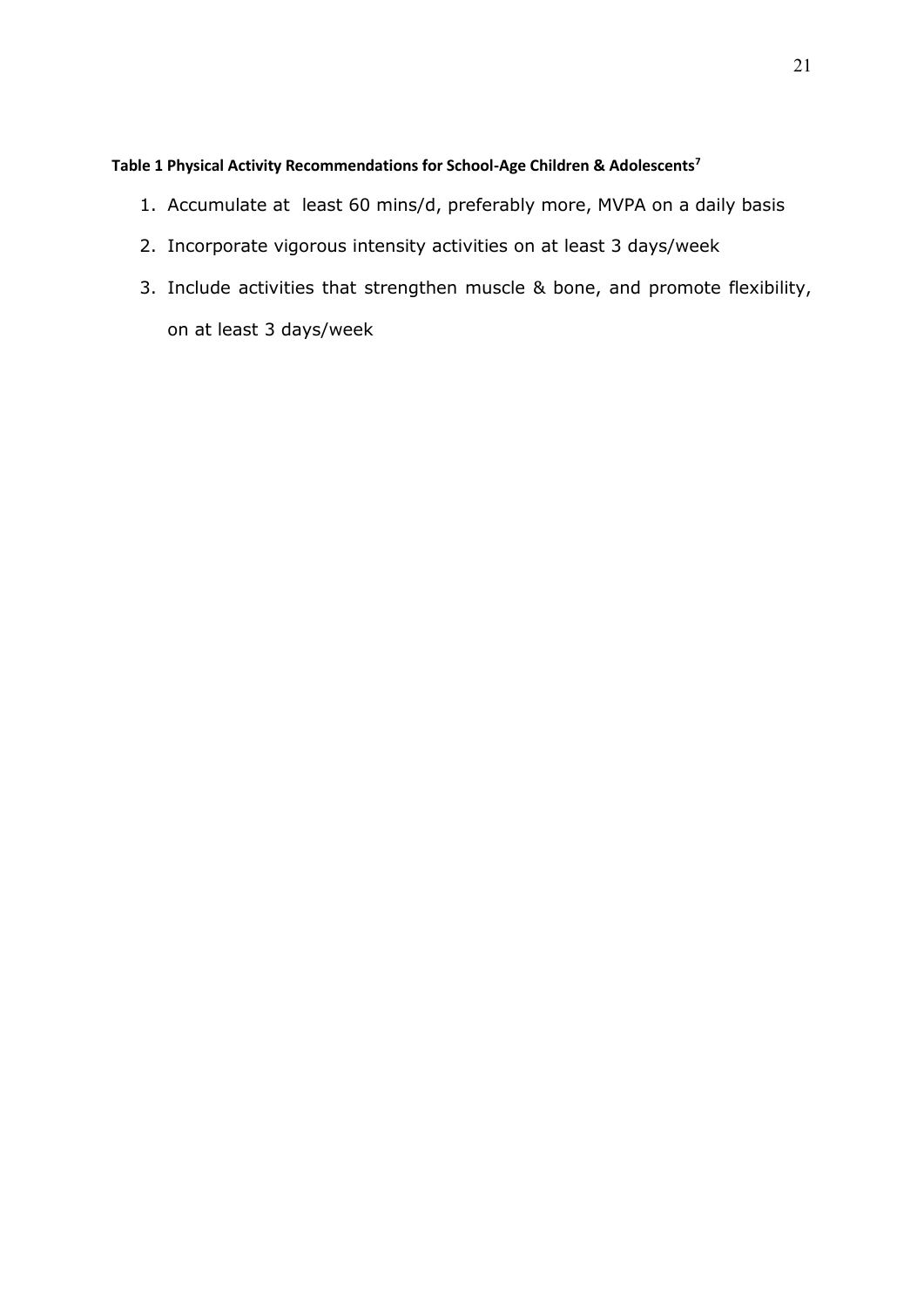# Figure Legends

Figure 1

Percentage 'decline' in moderate-to-vigorous physical activity by age group across childhood and adolescence from ICAD<sup>12</sup> Int J Behav Nutr Phys Act. 2015; 12:113.